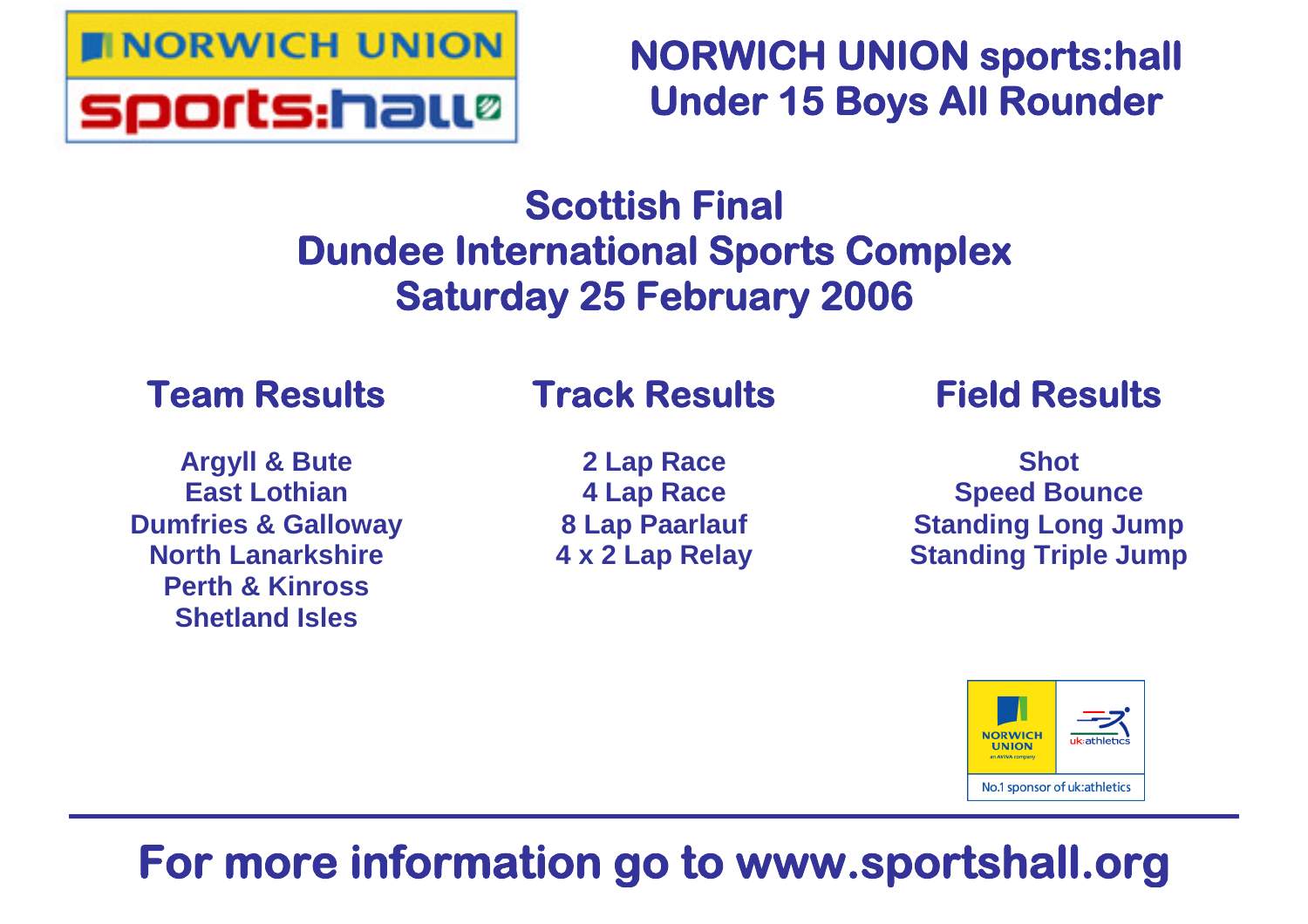### **Competition Results**

| Ranking | Team                  | <b>Score</b> | Individual | P8 | 4x2 |
|---------|-----------------------|--------------|------------|----|-----|
|         | Argyll & Bute         | 634          | 524        | 70 | 40  |
|         | North Lanarkshire     | 588          | 458        | 60 | 70  |
|         | <b>Shetland Isles</b> | 564          | 484        | 20 | 60  |
| 4       | East Lothian          | 513          | 423        | 40 | 50  |
| 5       | Dumfries & Galloway   | 477          | 397        | 50 | 30  |
| 6       | Perth & Kinross       | 394          | 344        | 30 | 20  |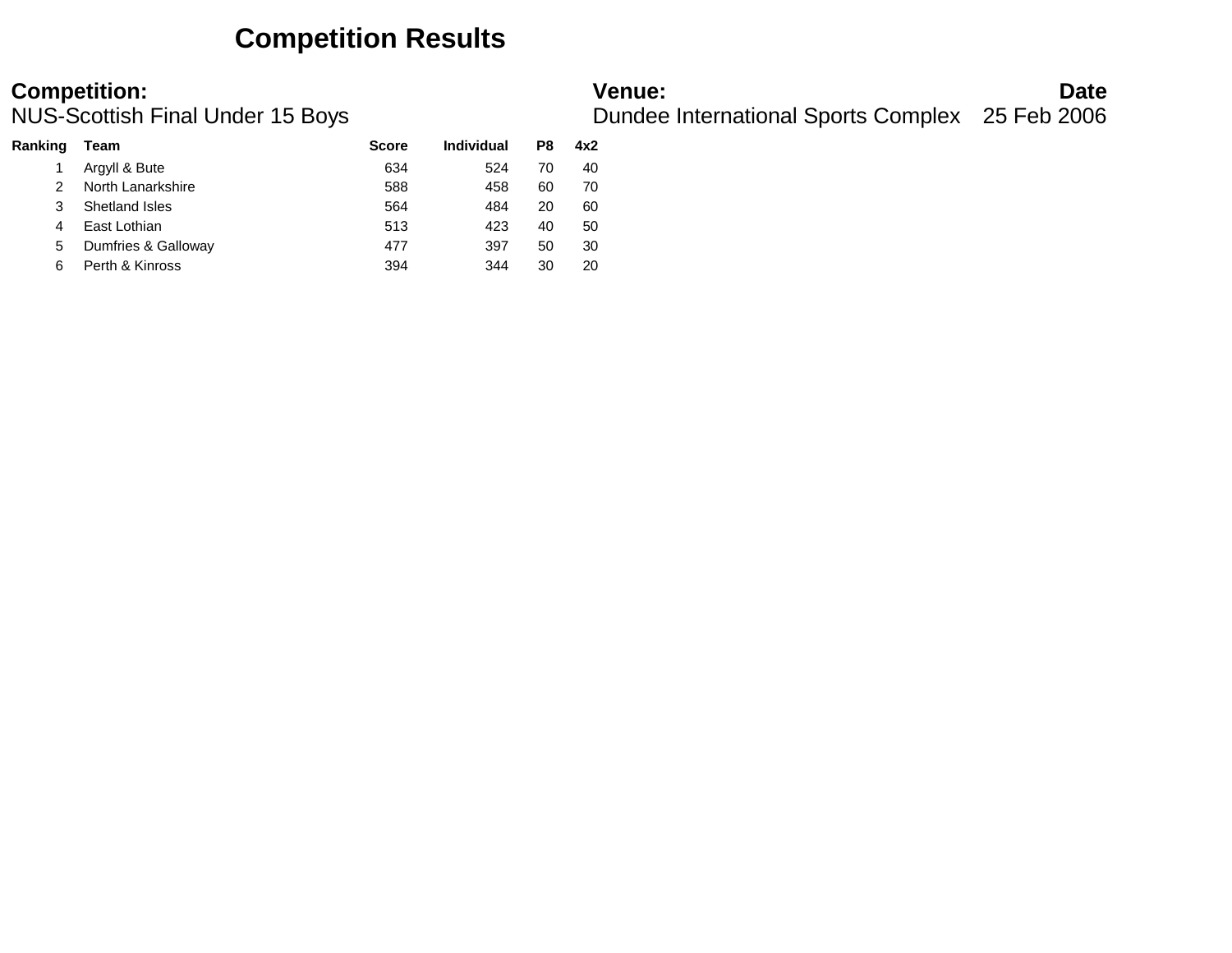### **Athlete Results**

# **Competition:**<br>**Date**<br>Dundee International Sports Complex 25 Feb 2006<br>Dundee International Sports Complex 25 Feb 2006

| Ranking<br><b>BibNo Athlete</b><br>Team |                       | <b>Score</b>                                                                             | 2LR | 4LR | s  | SB | <b>SLJ</b> | <b>STJ</b> |          |
|-----------------------------------------|-----------------------|------------------------------------------------------------------------------------------|-----|-----|----|----|------------|------------|----------|
| 75 John Kennedy                         | Argyll & Bute         | 144                                                                                      |     | 46  | 50 |    |            | 48         |          |
| 73 Sam Jesperson                        | Argyll & Bute         | 141                                                                                      |     | 48  |    | 46 | 47         |            |          |
| 110 Michael Heubeck                     | <b>Shetland Isles</b> | 134                                                                                      |     | 42  | 42 |    | 50         |            |          |
| 80 John Prentice                        |                       | 133                                                                                      | 40  |     | 46 |    | 47         |            |          |
| 74 Jonathon Rochead                     | Argyll & Bute         | 121                                                                                      |     | 50  |    | 26 |            | 45         |          |
| 108 Lewis King                          | Shetland Isles        | 119                                                                                      |     | 24  |    | 50 |            | 45         |          |
| 76 John Lamont                          | Argyll & Bute         | 118                                                                                      | 32  |     | 44 |    | 42         |            |          |
| 95 Steven Mullin                        | North Lanarkshire     | 117                                                                                      | 47  |     | 38 |    |            |            |          |
| 109 Ewan Ellis                          | Shetland Isles        | 117                                                                                      | 47  |     | 20 |    |            | 50         |          |
| 96 Adam Skinner                         | North Lanarkshire     | 115                                                                                      |     | 33  | 40 |    |            | 42         |          |
| 87 Liam Barclay                         | East Lothian          | 114                                                                                      |     | 40  |    | 48 |            | 26         |          |
| 94 Graeme McBride                       | North Lanarkshire     | 114                                                                                      |     | 44  | 26 |    | 44         |            |          |
| 111 Maurice Williamson                  | <b>Shetland Isles</b> | 114                                                                                      | 26  |     | 48 |    |            |            |          |
| 92 Sean Hook                            | East Lothian          | 112                                                                                      | 40  |     | 34 |    | 38         |            |          |
| 97 Barry Fraser                         | North Lanarkshire     | 112                                                                                      | 34  |     |    | 40 |            | 38         |          |
| 83 Tommy Clanachan                      | Dumfries & Galloway   | 109                                                                                      | 47  |     |    | 40 |            | 22         |          |
| 112 Stuart Donald                       | <b>Shetland Isles</b> | 105                                                                                      | 40  |     |    | 31 | 34         |            |          |
| 90 Daniel Smith                         | East Lothian          | 102                                                                                      | 36  |     | 30 |    |            | 36         |          |
| 98 Ross McLean                          | North Lanarkshire     | 98                                                                                       | 47  |     |    | 35 |            | 16         |          |
| 91 Adam Szymoszowskyj                   | East Lothian          | 95                                                                                       |     | 30  |    | 35 |            |            |          |
| 105 Donald Tod                          | Perth & Kinross       | 94                                                                                       | 30  |     |    | 40 | 24         |            |          |
| 113 Joe Morrison                        | <b>Shetland Isles</b> | 89                                                                                       |     | 19  |    | 44 | 26         |            |          |
| 78 David Beckett                        | Argyll & Bute         | 88                                                                                       | 26  |     | 28 |    |            | 34         |          |
| 104 Kris Mackie                         | Perth & Kinross       | 87                                                                                       |     | 33  | 22 |    |            | 32         |          |
| 79 Aiden MacLaren                       | Argyll & Bute         | 86                                                                                       | 26  |     |    | 20 | 40         |            |          |
| 81 Brian Campbell                       |                       | 85                                                                                       |     | 19  | 36 |    | 30         |            |          |
| 102 Jamie Henry                         | Perth & Kinross       | 82                                                                                       |     | 26  | 32 |    |            | 24         |          |
| 99 Calum Truesdale                      | North Lanarkshire     | 81                                                                                       |     | 37  |    | 26 | 18         |            |          |
| 103 Joe Libby                           | Perth & Kinross       | 81                                                                                       |     | 37  | 16 |    |            | 28         |          |
| 88 Alexander Champion                   | East Lothian          | 72                                                                                       | 18  |     |    | 18 | 36         |            |          |
| 101 Andrew Aitken                       | Perth & Kinross       | 72                                                                                       | 20  |     |    | 31 | 21         |            |          |
| 85 Jamie Menzies                        |                       | 70                                                                                       |     | 28  |    | 22 |            | 20         |          |
| 89 James Craig                          | East Lothian          | 68                                                                                       |     | 22  | 18 |    | 28         |            |          |
| 82 Ian Menzies                          | Dumfries & Galloway   | 64                                                                                       | 22  |     | 24 |    |            | 18         |          |
| 106 Caleb Wolfe-Murray                  | Perth & Kinross       | 58                                                                                       | 16  |     |    | 26 | 16         |            |          |
| 84 Liam Bell                            |                       | 53                                                                                       |     | 16  |    | 16 | 21         |            |          |
| 93 Sam Jalicy                           | East Lothian          | 0                                                                                        |     |     |    |    |            |            |          |
| 107 Andrew Davidson                     | Perth & Kinross       | 0                                                                                        |     |     |    |    |            |            |          |
| 114 Chris James                         | Shetland Isles        | 0                                                                                        |     |     |    |    |            |            |          |
|                                         |                       | Dumfries & Galloway<br>Dumfries & Galloway<br>Dumfries & Galloway<br>Dumfries & Galloway |     |     |    |    |            | 32         | 40<br>30 |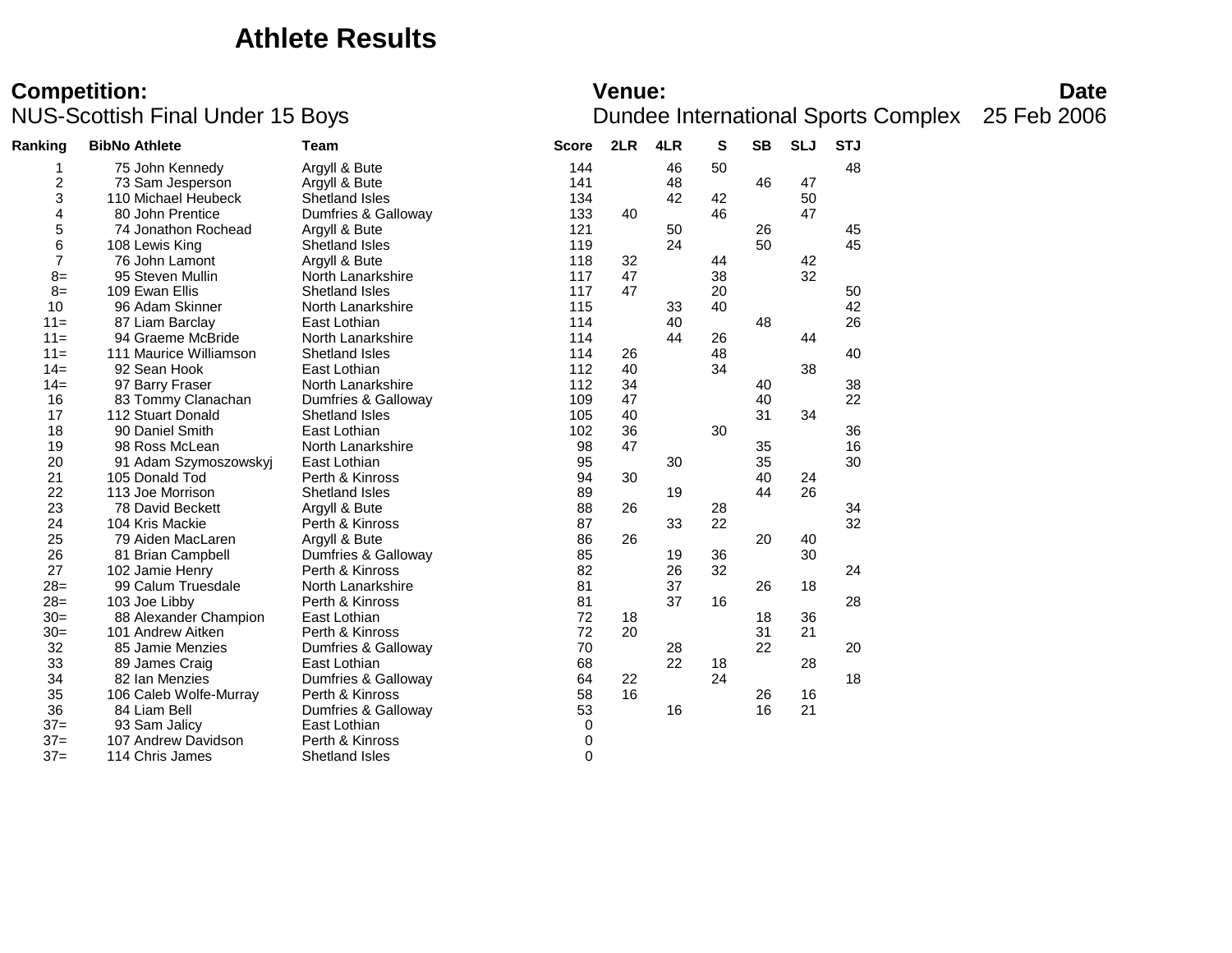**Ranking Team Score Individual P8 4x2**

### **Team Results Argyll & Bute (orange)**

|   | Argyll & Bute         |                     | 634          | 524 | 70    | 40 |                   |                   |       |       |                |               |
|---|-----------------------|---------------------|--------------|-----|-------|----|-------------------|-------------------|-------|-------|----------------|---------------|
| 2 | North Lanarkshire     |                     | 588          | 458 | 60    | 70 |                   |                   |       |       |                |               |
| 3 | <b>Shetland Isles</b> |                     | 564          | 484 | 20    | 60 |                   |                   |       |       |                |               |
| 4 | East Lothian          |                     | 513          | 423 | 40    | 50 |                   |                   |       |       |                |               |
| 5 |                       | Dumfries & Galloway | 477          | 397 | 50    | 30 |                   |                   |       |       |                |               |
| 6 | Perth & Kinross       |                     | 394          | 344 | 30    | 20 |                   |                   |       |       |                |               |
|   | <b>Comp No Name</b>   |                     | <b>Event</b> |     | Perf1 |    | Perf <sub>2</sub> | Perf <sub>3</sub> | Perf4 | Best  | Ranking        | <b>Points</b> |
|   | 73                    | Sam Jesperson       | 4LR          |     | 42.2  |    |                   |                   |       | 42.2  | 2              | 48            |
|   | 73                    | Sam Jesperson       | <b>SB</b>    |     | 82    |    |                   |                   |       | 82    | 3              | 46            |
|   | 73                    | Sam Jesperson       | <b>SLJ</b>   |     | 2.52  |    | 2.54              | 2.52              |       | 2.54  | $2=$           | 47            |
|   | 74                    | Jonathon Rochead    | 4LR          |     | 41.5  |    |                   |                   |       | 41.5  |                | 50            |
|   | 74                    | Jonathon Rochead    | <b>SB</b>    |     | 70    |    |                   |                   |       | 70    | $12 =$         | 26            |
|   | 74                    | Jonathon Rochead    | <b>STJ</b>   |     | 7.50  |    | 7.22              | 7.40              |       | 7.50  | $3=$           | 45            |
|   | 75                    | John Kennedy        | 4LR          |     | 42.5  |    |                   |                   |       | 42.5  | 3              | 46            |
|   | 75                    | John Kennedy        | S            |     | 12.07 |    | 11.25             | 10.48             |       | 12.07 |                | 50            |
|   | 75                    | John Kennedy        | <b>STJ</b>   |     | 7.40  |    | 7.32              | 7.58              |       | 7.58  | $\overline{2}$ | 48            |
|   | 76                    | John Lamont         | 2LR          |     | 21.5  |    |                   |                   |       | 21.5  | 10             | 32            |
|   | 76                    | John Lamont         | S            |     | 10.78 |    | 9.99              | 9.88              |       | 10.78 | 4              | 44            |
|   | 76                    | John Lamont         | <b>SLJ</b>   |     | 2.36  |    | 2.38              | 2.34              |       | 2.38  | 5              | 42            |
|   | 78                    | David Beckett       | 2LR          |     | 22.1  |    |                   |                   |       | 22.1  | $12 =$         | 26            |
|   | 78                    | David Beckett       | S            |     | 7.03  |    | 6.74              | 8.34              |       | 8.34  | 12             | 28            |
|   | 78                    | David Beckett       | <b>STJ</b>   |     | 0.00  |    | 6.66              | 6.80              |       | 6.80  | 9              | 34            |
|   | 79                    | Aiden MacLaren      | 2LR          |     | 22.1  |    |                   |                   |       | 22.1  | $12 =$         | 26            |
|   | 79                    | Aiden MacLaren      | <b>SB</b>    |     | 65    |    |                   |                   |       | 65    | 16             | 20            |
|   | 79                    | Aiden MacLaren      | <b>SLJ</b>   |     | 2.37  |    | 2.32              | 2.34              |       | 2.37  | 6              | 40            |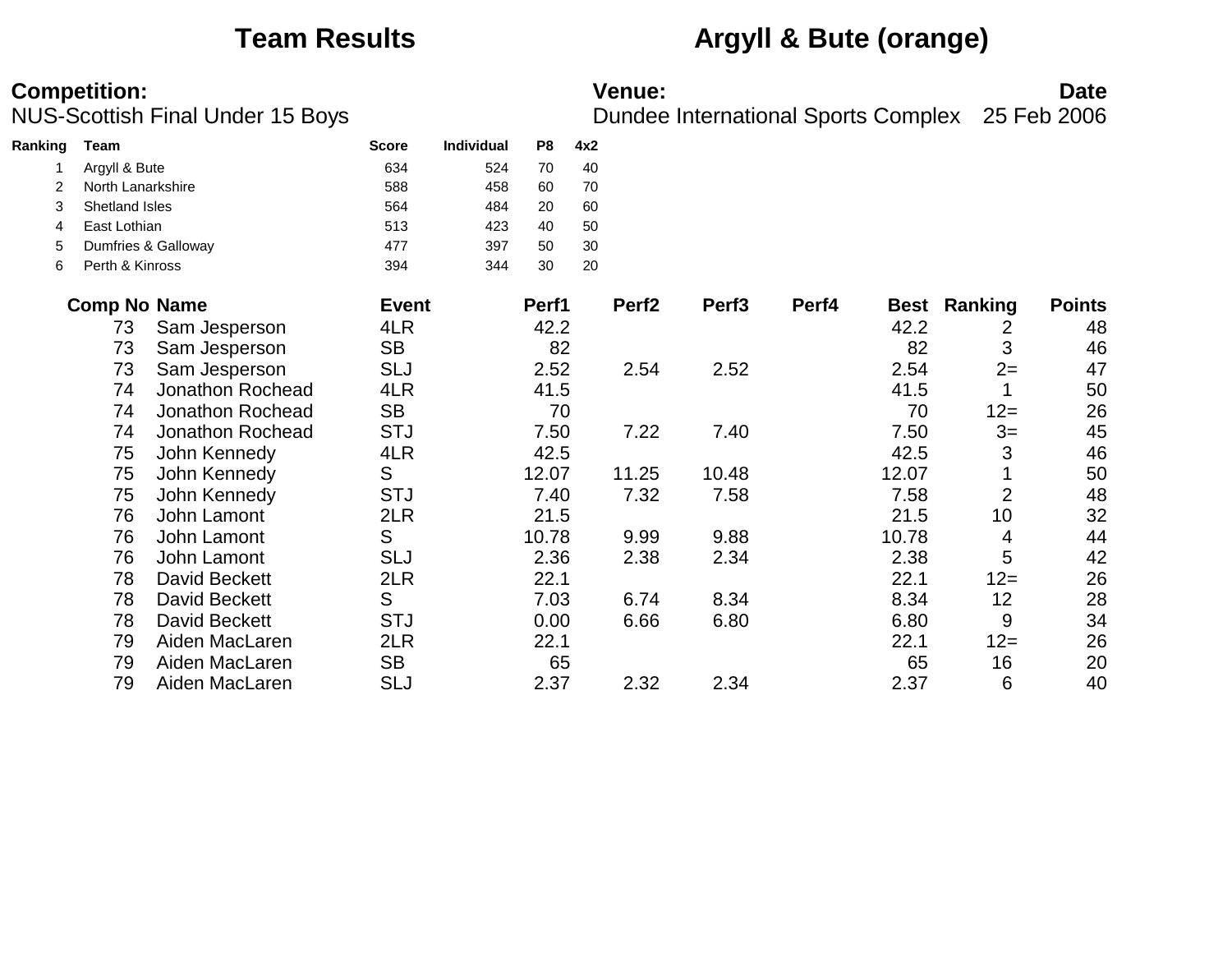### **Team Results Dumfries & Galloway (navy)**

| Ranking | <b>Team</b>           |                       | <b>Score</b> | <b>Individual</b> | P8    | 4x2 |                   |                   |       |       |                     |               |
|---------|-----------------------|-----------------------|--------------|-------------------|-------|-----|-------------------|-------------------|-------|-------|---------------------|---------------|
|         | Argyll & Bute         |                       | 634          | 524               | 70    | 40  |                   |                   |       |       |                     |               |
|         | North Lanarkshire     |                       | 588          | 458               | 60    | 70  |                   |                   |       |       |                     |               |
| 3       | <b>Shetland Isles</b> |                       | 564          | 484               | 20    | 60  |                   |                   |       |       |                     |               |
| 4       | East Lothian          |                       | 513          | 423               | 40    | 50  |                   |                   |       |       |                     |               |
| 5       |                       | Dumfries & Galloway   | 477          | 397               | 50    | 30  |                   |                   |       |       |                     |               |
| 6       | Perth & Kinross       |                       | 394          | 344               | 30    | 20  |                   |                   |       |       |                     |               |
|         | <b>Comp No Name</b>   |                       | <b>Event</b> |                   | Perf1 |     | Perf <sub>2</sub> | Perf <sub>3</sub> | Perf4 |       | <b>Best Ranking</b> | <b>Points</b> |
|         | 80                    | <b>John Prentice</b>  | 2LR          |                   | 20.4  |     |                   |                   |       | 20.4  | $5=$                | 40            |
|         | 80                    | <b>John Prentice</b>  | S            |                   | 11.00 |     | 11.07             | 11.02             |       | 11.07 | 3                   | 46            |
|         | 80                    | <b>John Prentice</b>  | <b>SLJ</b>   |                   | 2.54  |     | 2.44              | 2.38              |       | 2.54  | $2=$                | 47            |
|         | 81                    | <b>Brian Campbell</b> | 4LR          |                   | 46.6  |     |                   |                   |       | 46.6  | $16=$               | 19            |
|         | 81                    | <b>Brian Campbell</b> | S            |                   | 8.49  |     | 8.87              | 9.40              |       | 9.40  | 8                   | 36            |
|         | 81                    | <b>Brian Campbell</b> | <b>SLJ</b>   |                   | 2.22  |     | 2.16              | 2.18              |       | 2.22  | 11                  | 30            |
|         | 82                    | Ian Menzies           | 2LR          |                   | 22.3  |     |                   |                   |       | 22.3  | 15                  | 22            |
|         | 82                    | Ian Menzies           | S            |                   | 7.36  |     | 7.68              | 7.00              |       | 7.68  | 14                  | 24            |
|         | 82                    | Ian Menzies           | <b>STJ</b>   |                   | 5.78  |     | 0.00              | 0.00              |       | 5.78  | 17                  | 18            |
|         | 83                    | Tommy Clanachan       | 2LR          |                   | 20.3  |     |                   |                   |       | 20.3  | $1 =$               | 47            |
|         | 83                    | Tommy Clanachan       | <b>SB</b>    |                   | 77    |     |                   |                   |       | 77    | $5=$                | 40            |
|         | 83                    | Tommy Clanachan       | <b>STJ</b>   |                   | 5.60  |     | 6.12              | 6.10              |       | 6.12  | 15                  | 22            |
|         | 84                    | Liam Bell             | 4LR          |                   | 47.3  |     |                   |                   |       | 47.3  | 18                  | 16            |
|         | 84                    | Liam Bell             | <b>SB</b>    |                   | 59    |     |                   |                   |       | 59    | 18                  | 16            |
|         | 84                    | Liam Bell             | <b>SLJ</b>   |                   | 2.00  |     | 2.08              | 2.06              |       | 2.08  | $15=$               | 21            |
|         | 85                    | Jamie Menzies         | 4LR          |                   | 45.0  |     |                   |                   |       | 45.0  | 12                  | 28            |
|         | 85                    | Jamie Menzies         | <b>SB</b>    |                   | 66    |     |                   |                   |       | 66    | 15                  | 22            |
|         | 85                    | Jamie Menzies         | <b>STJ</b>   |                   | 5.88  |     | 5.86              | 5.90              |       | 5.90  | 16                  | 20            |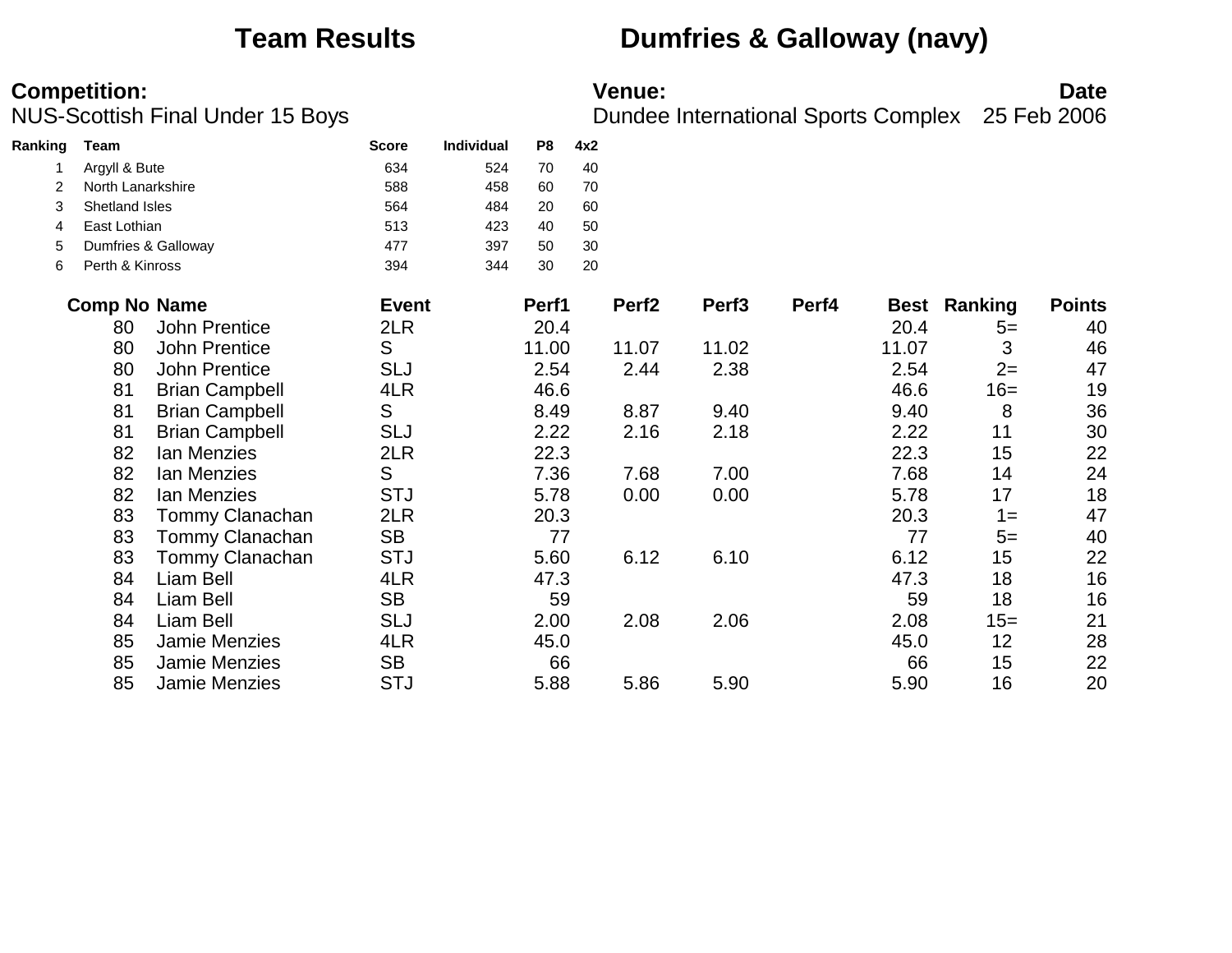### **Team Results East Lothian (red)**

| Ranking | <b>Team</b>         |                           | <b>Score</b> | Individual | P <sub>8</sub> | 4x2 |                   |                   |       |             |                |               |
|---------|---------------------|---------------------------|--------------|------------|----------------|-----|-------------------|-------------------|-------|-------------|----------------|---------------|
|         | Argyll & Bute       |                           | 634          | 524        | 70             | 40  |                   |                   |       |             |                |               |
| 2       | North Lanarkshire   |                           | 588          | 458        | 60             | 70  |                   |                   |       |             |                |               |
| 3       | Shetland Isles      |                           | 564          | 484        | 20             | 60  |                   |                   |       |             |                |               |
| 4       | East Lothian        |                           | 513          | 423        | 40             | 50  |                   |                   |       |             |                |               |
| 5       |                     | Dumfries & Galloway       | 477          | 397        | 50             | 30  |                   |                   |       |             |                |               |
| 6       | Perth & Kinross     |                           | 394          | 344        | 30             | 20  |                   |                   |       |             |                |               |
|         | <b>Comp No Name</b> |                           | <b>Event</b> |            | Perf1          |     | Perf <sub>2</sub> | Perf <sub>3</sub> | Perf4 | <b>Best</b> | Ranking        | <b>Points</b> |
|         | 87                  | Liam Barclay              | 4LR          |            | 44.1           |     |                   |                   |       | 44.1        | 6              | 40            |
|         | 87                  | Liam Barclay              | <b>SB</b>    |            | 83             |     |                   |                   |       | 83          | $\overline{2}$ | 48            |
|         | 87                  | Liam Barclay              | <b>STJ</b>   |            | 6.19           |     | 5.96              | 5.92              |       | 6.19        | 13             | 26            |
|         | 88                  | Alexander Champion        | 2LR          |            | 22.9           |     |                   |                   |       | 22.9        | 17             | 18            |
|         | 88                  | Alexander Champion        | <b>SB</b>    |            | 64             |     |                   |                   |       | 64          | 17             | 18            |
|         | 88                  | <b>Alexander Champion</b> | <b>SLJ</b>   |            | 2.28           |     | 2.22              | 2.22              |       | 2.28        | 8              | 36            |
|         | 89                  | James Craig               | 4LR          |            | 45.9           |     |                   |                   |       | 45.9        | 15             | 22            |
|         | 89                  | James Craig               | S            |            | 0.00           |     | 6.99              | 7.14              |       | 7.14        | 17             | 18            |
|         | 89                  | James Craig               | SLJ          |            | 2.18           |     | 2.06              | 2.14              |       | 2.18        | 12             | 28            |
|         | 90                  | <b>Daniel Smith</b>       | 2LR          |            | 20.5           |     |                   |                   |       | 20.5        | 8              | 36            |
|         | 90                  | <b>Daniel Smith</b>       | S            |            | 8.37           |     | 7.27              | 8.22              |       | 8.37        | 11             | 30            |
|         | 90                  | <b>Daniel Smith</b>       | <b>STJ</b>   |            | 6.85           |     | 0.00              | 6.80              |       | 6.85        | 8              | 36            |
|         | 91                  | Adam Szymoszowskyj        | 4LR          |            | 44.8           |     |                   |                   |       | 44.8        | 11             | 30            |
|         | 91                  | Adam Szymoszowskyj        | <b>SB</b>    |            | 75             |     |                   |                   |       | 75          | $8=$           | 35            |
|         | 91                  | Adam Szymoszowskyj        | <b>STJ</b>   |            | 0.00           |     | 6.52              | 6.54              |       | 6.54        | 11             | 30            |
|         | 92                  | Sean Hook                 | 2LR          |            | 20.4           |     |                   |                   |       | 20.4        | $5=$           | 40            |
|         | 92                  | Sean Hook                 | S            |            | 9.05           |     | 8.57              | 8.79              |       | 9.05        | 9              | 34            |
|         | 92                  | Sean Hook                 | SLJ          |            | 2.22           |     | 2.32              | 2.34              |       | 2.34        | 7              | 38            |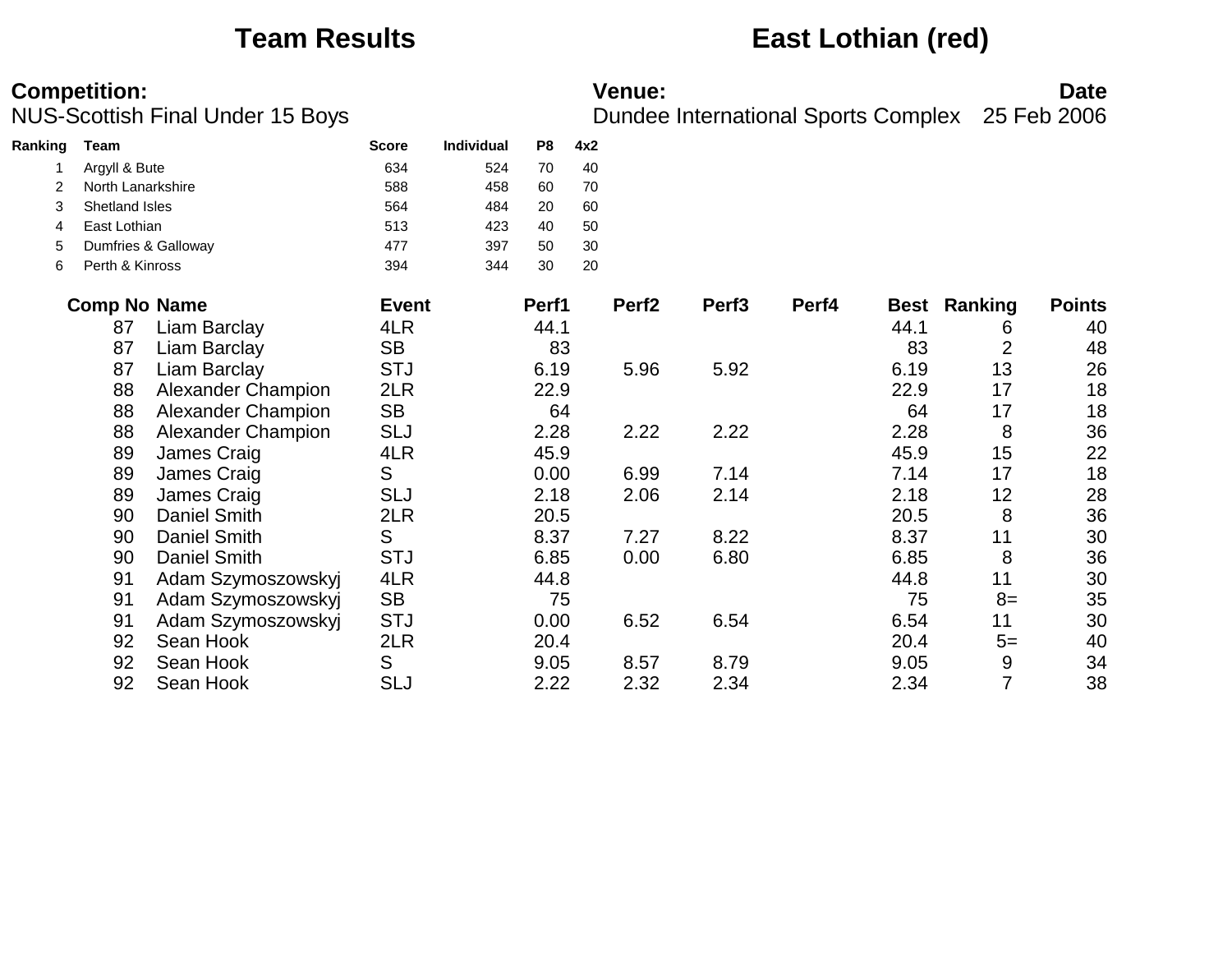### **Team Results North Lanarkshire (royal)**

| Ranking | Team                |                        | <b>Score</b> | Individual | P8    | 4x2 |                   |                   |       |       |                  |               |
|---------|---------------------|------------------------|--------------|------------|-------|-----|-------------------|-------------------|-------|-------|------------------|---------------|
|         | Argyll & Bute       |                        | 634          | 524        | 70    | 40  |                   |                   |       |       |                  |               |
| 2       | North Lanarkshire   |                        | 588          | 458        | 60    | 70  |                   |                   |       |       |                  |               |
| 3       | Shetland Isles      |                        | 564          | 484        | 20    | 60  |                   |                   |       |       |                  |               |
| 4       | East Lothian        |                        | 513          | 423        | 40    | 50  |                   |                   |       |       |                  |               |
| 5       |                     | Dumfries & Galloway    | 477          | 397        | 50    | 30  |                   |                   |       |       |                  |               |
| 6       | Perth & Kinross     |                        | 394          | 344        | 30    | 20  |                   |                   |       |       |                  |               |
|         | <b>Comp No Name</b> |                        | <b>Event</b> |            | Perf1 |     | Perf <sub>2</sub> | Perf <sub>3</sub> | Perf4 | Best  | Ranking          | <b>Points</b> |
|         | 94                  | <b>Graeme McBride</b>  | 4LR          |            | 42.8  |     |                   |                   |       | 42.8  | 4                | 44            |
|         | 94                  | <b>Graeme McBride</b>  | S            |            | 7.71  |     | 8.26              | 8.19              |       | 8.26  | 13               | 26            |
|         | 94                  | <b>Graeme McBride</b>  | SLJ          |            | 2.40  |     | 2.46              | 2.28              |       | 2.46  | 4                | 44            |
|         | 95                  | <b>Steven Mullin</b>   | 2LR          |            | 20.3  |     |                   |                   |       | 20.3  | $1 =$            | 47            |
|         | 95                  | <b>Steven Mullin</b>   | S            |            | 9.32  |     | 9.92              | 8.89              |       | 9.92  |                  | 38            |
|         | 95                  | <b>Steven Mullin</b>   | <b>SLJ</b>   |            | 2.25  |     | 2.24              | 2.22              |       | 2.25  | 10               | 32            |
|         | 96                  | <b>Adam Skinner</b>    | 4LR          |            | 44.4  |     |                   |                   |       | 44.4  | $9=$             | 33            |
|         | 96                  | <b>Adam Skinner</b>    | S            |            | 9.71  |     | 10.06             | 10.04             |       | 10.06 | 6                | 40            |
|         | 96                  | <b>Adam Skinner</b>    | <b>STJ</b>   |            | 6.88  |     | 7.24              | 6.64              |       | 7.24  | 5                | 42            |
|         | 97                  | <b>Barry Fraser</b>    | 2LR          |            | 20.7  |     |                   |                   |       | 20.7  | $\boldsymbol{9}$ | 34            |
|         | 97                  | <b>Barry Fraser</b>    | <b>SB</b>    |            | 77    |     |                   |                   |       | 77    | $5=$             | 40            |
|         | 97                  | <b>Barry Fraser</b>    | <b>STJ</b>   |            | 6.92  |     | 6.70              | 6.50              |       | 6.92  |                  | 38            |
|         | 98                  | Ross McLean            | 2LR          |            | 20.3  |     |                   |                   |       | 20.3  | $1 =$            | 47            |
|         | 98                  | Ross McLean            | <b>SB</b>    |            | 75    |     |                   |                   |       | 75    | $8=$             | 35            |
|         | 98                  | Ross McLean            | <b>STJ</b>   |            | 5.74  |     | 5.58              | 5.62              |       | 5.74  | 18               | 16            |
|         | 99                  | <b>Calum Truesdale</b> | 4LR          |            | 44.3  |     |                   |                   |       | 44.3  | $7=$             | 37            |
|         | 99                  | <b>Calum Truesdale</b> | <b>SB</b>    |            | 70    |     |                   |                   |       | 70    | $12 =$           | 26            |
|         | 99                  | <b>Calum Truesdale</b> | <b>SLJ</b>   |            | 1.82  |     | 1.82              | 1.96              |       | 1.96  | 17               | 18            |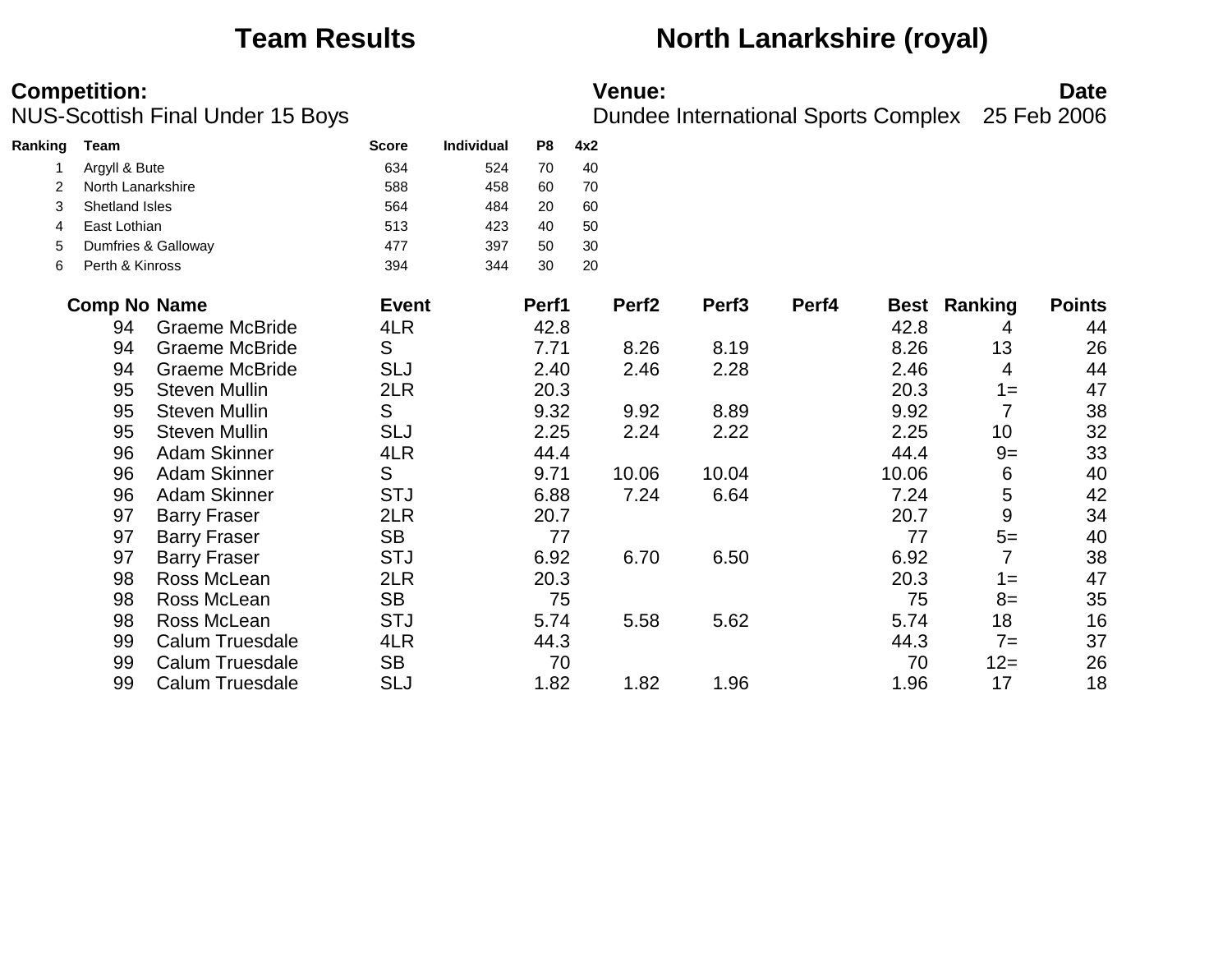### **Team Results <b>Perth & Kinross (green)**

| Ranking | Team                |                        | <b>Score</b> | Individual | P <sub>8</sub> | 4x2 |                   |                   |       |             |         |               |
|---------|---------------------|------------------------|--------------|------------|----------------|-----|-------------------|-------------------|-------|-------------|---------|---------------|
|         | Argyll & Bute       |                        | 634          | 524        | 70             | 40  |                   |                   |       |             |         |               |
| 2       | North Lanarkshire   |                        | 588          | 458        | 60             | 70  |                   |                   |       |             |         |               |
| 3       | Shetland Isles      |                        | 564          | 484        | 20             | 60  |                   |                   |       |             |         |               |
| 4       | East Lothian        |                        | 513          | 423        | 40             | 50  |                   |                   |       |             |         |               |
| 5       |                     | Dumfries & Galloway    | 477          | 397        | 50             | 30  |                   |                   |       |             |         |               |
| 6       | Perth & Kinross     |                        | 394          | 344        | 30             | 20  |                   |                   |       |             |         |               |
|         | <b>Comp No Name</b> |                        | <b>Event</b> |            | Perf1          |     | Perf <sub>2</sub> | Perf <sub>3</sub> | Perf4 | <b>Best</b> | Ranking | <b>Points</b> |
|         | 101                 | <b>Andrew Aitken</b>   | 2LR          |            | 22.7           |     |                   |                   |       | 22.7        | 16      | 20            |
|         | 101                 | <b>Andrew Aitken</b>   | <b>SB</b>    |            | 74             |     |                   |                   |       | 74          | $10=$   | 31            |
|         | 101                 | Andrew Aitken          | <b>SLJ</b>   |            | 1.92           |     | 1.96              | 2.08              |       | 2.08        | $15=$   | 21            |
|         | 102                 | Jamie Henry            | 4LR          |            | 45.2           |     |                   |                   |       | 45.2        | 13      | 26            |
|         | 102                 | Jamie Henry            | S            |            | 7.98           |     | 8.42              | 7.78              |       | 8.42        | 10      | 32            |
|         | 102                 | Jamie Henry            | <b>STJ</b>   |            | 6.18           |     | 5.82              | 0.00              |       | 6.18        | 14      | 24            |
|         | 103                 | Joe Libby              | 4LR          |            | 44.3           |     |                   |                   |       | 44.3        | $7=$    | 37            |
|         | 103                 | Joe Libby              | S            |            | 6.63           |     | 6.08              | 6.39              |       | 6.63        | 18      | 16            |
|         | 103                 | Joe Libby              | <b>STJ</b>   |            | 6.30           |     | 6.14              | 6.10              |       | 6.30        | 12      | 28            |
|         | 104                 | <b>Kris Mackie</b>     | 4LR          |            | 44.4           |     |                   |                   |       | 44.4        | $9=$    | 33            |
|         | 104                 | <b>Kris Mackie</b>     | S            |            | 7.67           |     | 5.96              | 6.58              |       | 7.67        | 15      | 22            |
|         | 104                 | <b>Kris Mackie</b>     | <b>STJ</b>   |            | 0.00           |     | 6.76              | 6.50              |       | 6.76        | 10      | 32            |
|         | 105                 | Donald Tod             | 2LR          |            | 21.7           |     |                   |                   |       | 21.7        | 11      | 30            |
|         | 105                 | Donald Tod             | <b>SB</b>    |            | 77             |     |                   |                   |       | 77          | $5=$    | 40            |
|         | 105                 | Donald Tod             | <b>SLJ</b>   |            | 2.08           |     | 2.10              | 2.12              |       | 2.12        | 14      | 24            |
|         | 106                 | Caleb Wolfe-Murray     | 2LR          |            | 24.9           |     |                   |                   |       | 24.9        | 18      | 16            |
|         | 106                 | Caleb Wolfe-Murray     | <b>SB</b>    |            | 70             |     |                   |                   |       | 70          | $12 =$  | 26            |
|         | 106                 | Caleb Wolfe-Murray     | <b>SLJ</b>   |            | 1.84           |     | 1.90              | 1.86              |       | 1.90        | 18      | 16            |
|         | 107                 | <b>Andrew Davidson</b> | <b>STJ</b>   |            | 5.12           |     | 4.92              | 5.16              |       | 5.16        |         |               |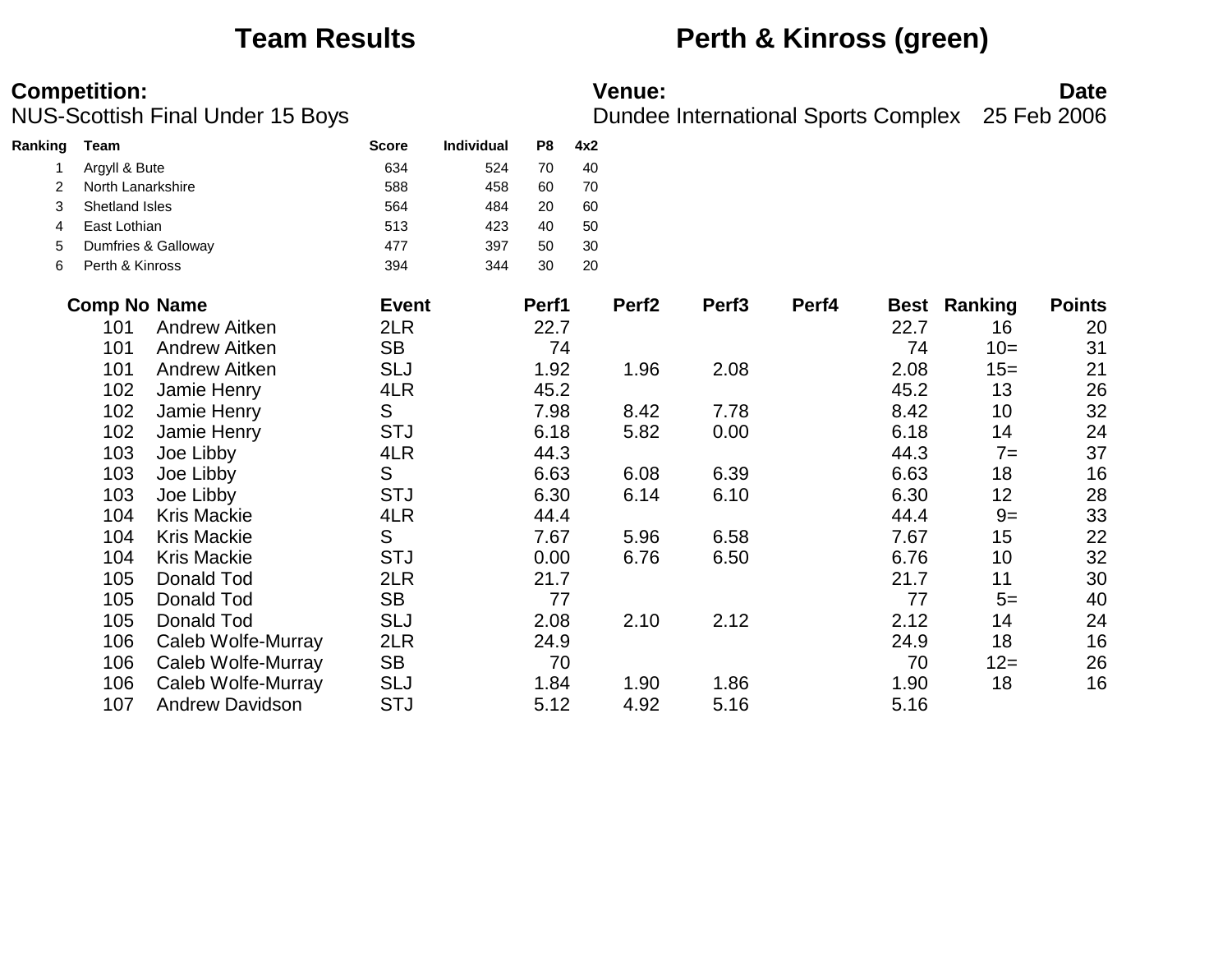### **Team Results Shetland Isles (sky)**

| Ranking | <b>Team</b>         |                           | <b>Score</b> | Individual | P <sub>8</sub> | 4x2 |                   |                   |       |             |                |               |
|---------|---------------------|---------------------------|--------------|------------|----------------|-----|-------------------|-------------------|-------|-------------|----------------|---------------|
|         | Argyll & Bute       |                           | 634          | 524        | 70             | 40  |                   |                   |       |             |                |               |
| 2       | North Lanarkshire   |                           | 588          | 458        | 60             | 70  |                   |                   |       |             |                |               |
| 3       | Shetland Isles      |                           | 564          | 484        | 20             | 60  |                   |                   |       |             |                |               |
| 4       | East Lothian        |                           | 513          | 423        | 40             | 50  |                   |                   |       |             |                |               |
| 5       |                     | Dumfries & Galloway       | 477          | 397        | 50             | 30  |                   |                   |       |             |                |               |
| 6       | Perth & Kinross     |                           | 394          | 344        | 30             | 20  |                   |                   |       |             |                |               |
|         | <b>Comp No Name</b> |                           | <b>Event</b> |            | Perf1          |     | Perf <sub>2</sub> | Perf <sub>3</sub> | Perf4 | <b>Best</b> | Ranking        | <b>Points</b> |
|         | 108                 | Lewis King                | 4LR          |            | 45.7           |     |                   |                   |       | 45.7        | 14             | 24            |
|         | 108                 | Lewis King                | <b>SB</b>    |            | 85             |     |                   |                   |       | 85          |                | 50            |
|         | 108                 | Lewis King                | <b>STJ</b>   |            | 7.50           |     | 6.60              | 6.56              |       | 7.50        | $3=$           | 45            |
|         | 109                 | <b>Ewan Ellis</b>         | 2LR          |            | 20.3           |     |                   |                   |       | 20.3        | $1 =$          | 47            |
|         | 109                 | <b>Ewan Ellis</b>         | S            |            | 0.00           |     | 7.43              | 7.21              |       | 7.43        | 16             | 20            |
|         | 109                 | <b>Ewan Ellis</b>         | <b>STJ</b>   |            | 0.00           |     | 8.08              | 7.98              |       | 8.08        |                | 50            |
|         | 110                 | <b>Michael Heubeck</b>    | 4LR          |            | 43.8           |     |                   |                   |       | 43.8        | 5              | 42            |
|         | 110                 | <b>Michael Heubeck</b>    | S            |            | 10.06          |     | 10.01             | 10.11             |       | 10.11       | 5              | 42            |
|         | 110                 | <b>Michael Heubeck</b>    | <b>SLJ</b>   |            | 2.52           |     | 2.58              | 2.66              |       | 2.66        |                | 50            |
|         | 111                 | <b>Maurice Williamson</b> | 2LR          |            | 22.1           |     |                   |                   |       | 22.1        | $12 =$         | 26            |
|         | 111                 | <b>Maurice Williamson</b> | S            |            | 10.84          |     | 10.58             | 11.34             |       | 11.34       | $\overline{2}$ | 48            |
|         | 111                 | <b>Maurice Williamson</b> | <b>STJ</b>   |            | 6.90           |     | 7.10              | 7.22              |       | 7.22        | 6              | 40            |
|         | 112                 | <b>Stuart Donald</b>      | 2LR          |            | 20.4           |     |                   |                   |       | 20.4        | $5=$           | 40            |
|         | 112                 | <b>Stuart Donald</b>      | <b>SB</b>    |            | 74             |     |                   |                   |       | 74          | $10=$          | 31            |
|         | 112                 | <b>Stuart Donald</b>      | <b>SLJ</b>   |            | 2.26           |     | 2.22              | 2.16              |       | 2.26        | 9              | 34            |
|         | 113                 | Joe Morrison              | 4LR          |            | 46.6           |     |                   |                   |       | 46.6        | $16=$          | 19            |
|         | 113                 | Joe Morrison              | <b>SB</b>    |            | 80             |     |                   |                   |       | 80          | 4              | 44            |
|         | 113                 | Joe Morrison              | <b>SLJ</b>   |            | 2.16           |     | 2.10              | 2.12              |       | 2.16        | 13             | 26            |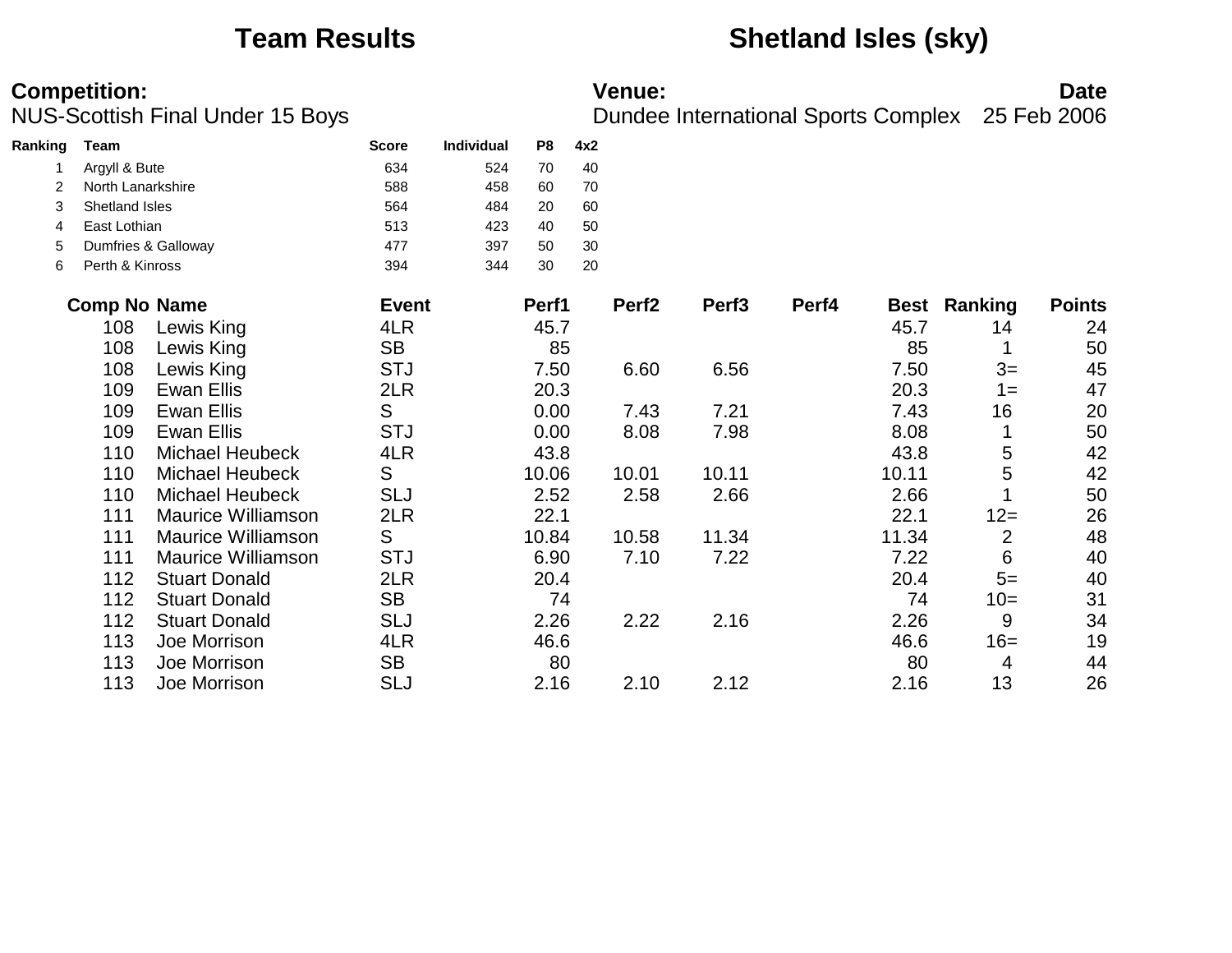### **Results Sheet 2 Lap Race**

# **Competition:**<br>**Date**<br>Dundee International Sports Complex 25 Feb 2006<br>Dundee International Sports Complex 25 Feb 2006

| <b>Ranking Team</b> |                       | <b>Colour</b> | <b>BibNo Name</b> |                        | <b>Best</b> | <b>Points</b> |
|---------------------|-----------------------|---------------|-------------------|------------------------|-------------|---------------|
| $1 =$               | Dumfries & Galloway   | navy          |                   | 83 Tommy Clanachan     | 20.3        | 47            |
| $1 =$               | North Lanarkshire     | royal         |                   | 95 Steven Mullin       | 20.3        | 47            |
| $1 =$               | North Lanarkshire     | royal         |                   | 98 Ross McLean         | 20.3        | 47            |
| $1 =$               | <b>Shetland Isles</b> | sky           | 109               | Ewan Ellis             | 20.3        | 47            |
| $5=$                | Dumfries & Galloway   | navy          | 80                | John Prentice          | 20.4        | 40            |
| $5=$                | East Lothian          | red           |                   | 92 Sean Hook           | 20.4        | 40            |
| $5=$                | <b>Shetland Isles</b> | sky           |                   | 112 Stuart Donald      | 20.4        | 40            |
| 8                   | East Lothian          | red           |                   | 90 Daniel Smith        | 20.5        | 36            |
| 9                   | North Lanarkshire     | royal         |                   | 97 Barry Fraser        | 20.7        | 34            |
| 10                  | Argyll & Bute         | orange        |                   | 76 John Lamont         | 21.5        | 32            |
| 11                  | Perth & Kinross       | green         |                   | 105 Donald Tod         | 21.7        | 30            |
|                     | 12= Argyll & Bute     | orange        |                   | 78 David Beckett       | 22.1        | 26            |
|                     | 12= Argyll & Bute     | orange        |                   | 79 Aiden MacLaren      | 22.1        | 26            |
| $12 =$              | <b>Shetland Isles</b> | sky           |                   | 111 Maurice Williamson | 22.1        | 26            |
| 15                  | Dumfries & Galloway   | navy          |                   | 82 Ian Menzies         | 22.3        | 22            |
| 16                  | Perth & Kinross       | green         | 101.              | Andrew Aitken          | 22.7        | 20            |
| 17                  | East Lothian          | red           |                   | 88 Alexander Champion  | 22.9        | 18            |
| 18                  | Perth & Kinross       | green         |                   | 106 Caleb Wolfe-Murray | 24.9        | 16            |
|                     |                       |               |                   |                        |             |               |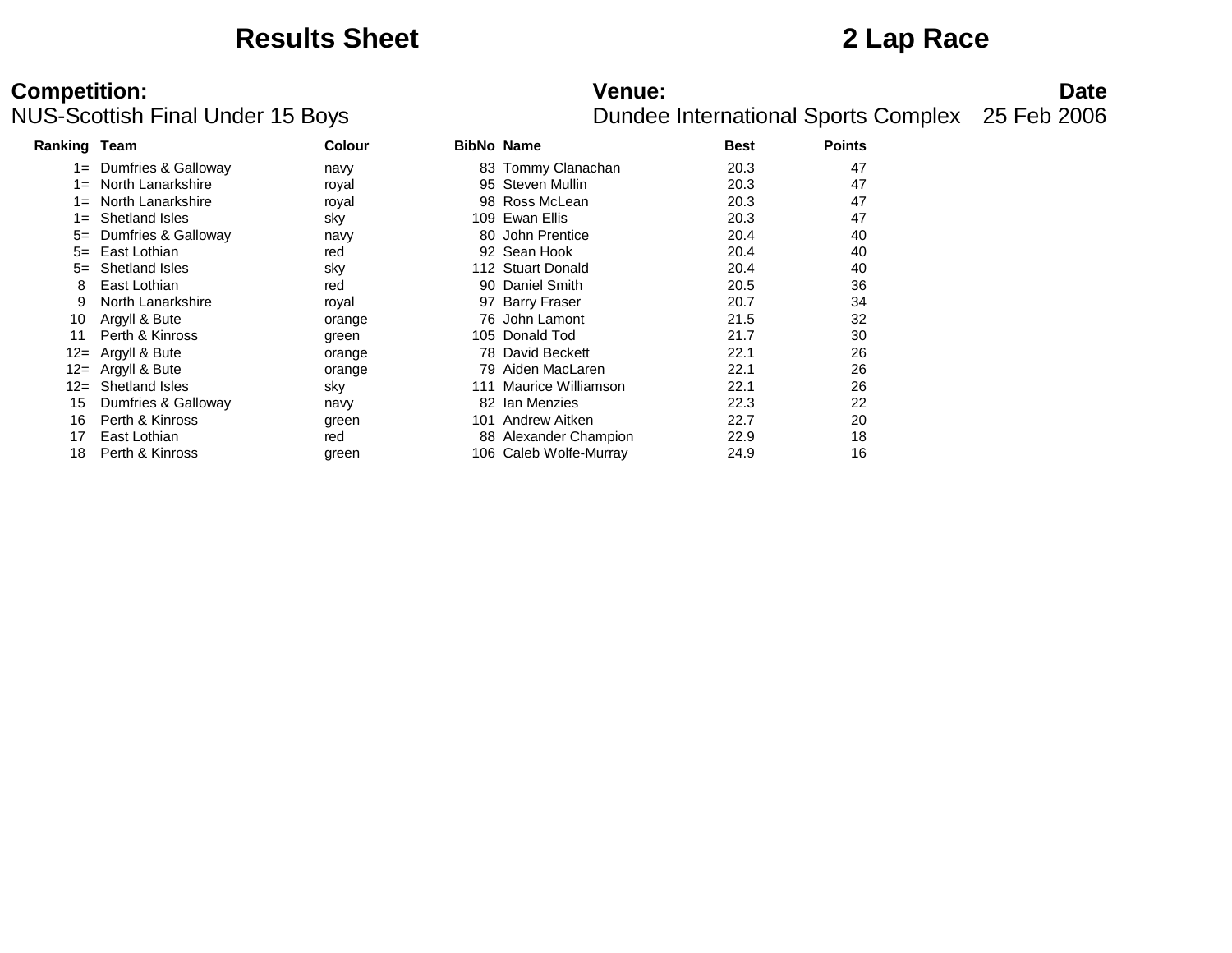### **Results Sheet 4 Lap Race**

# **Competition:**<br>**Date**<br>Dundee International Sports Complex 25 Feb 2006<br>Dundee International Sports Complex 25 Feb 2006

| Ranking | Team                  | <b>Colour</b> |     | <b>BibNo Name</b>     | <b>Best</b> | <b>Points</b> |  |
|---------|-----------------------|---------------|-----|-----------------------|-------------|---------------|--|
|         | Argyll & Bute         | orange        |     | 74 Jonathon Rochead   | 41.5        | 50            |  |
| 2       | Argyll & Bute         | orange        |     | 73 Sam Jesperson      | 42.2        | 48            |  |
| 3       | Argyll & Bute         | orange        |     | 75 John Kennedy       | 42.5        | 46            |  |
|         | North Lanarkshire     | royal         | 94  | Graeme McBride        | 42.8        | 44            |  |
| 5       | Shetland Isles        | sky           | 110 | Michael Heubeck       | 43.8        | 42            |  |
| 6       | East Lothian          | red           |     | 87 Liam Barclay       | 44.1        | 40            |  |
| $7 =$   | North Lanarkshire     | royal         | 99  | Calum Truesdale       | 44.3        | 37            |  |
| $7 =$   | Perth & Kinross       | green         |     | 103 Joe Libby         | 44.3        | 37            |  |
| $9=$    | North Lanarkshire     | royal         |     | 96 Adam Skinner       | 44.4        | 33            |  |
| $9=$    | Perth & Kinross       | green         |     | 104 Kris Mackie       | 44.4        | 33            |  |
| 11      | East Lothian          | red           |     | 91 Adam Szymoszowskyj | 44.8        | 30            |  |
| 12      | Dumfries & Galloway   | navy          | 85  | Jamie Menzies         | 45.0        | 28            |  |
| 13      | Perth & Kinross       | green         |     | 102 Jamie Henry       | 45.2        | 26            |  |
| 14      | Shetland Isles        | sky           |     | 108 Lewis King        | 45.7        | 24            |  |
| 15      | East Lothian          | red           | 89  | James Craig           | 45.9        | 22            |  |
| 16=     | Dumfries & Galloway   | navy          | 81  | <b>Brian Campbell</b> | 46.6        | 19            |  |
| 16=     | <b>Shetland Isles</b> | sky           | 113 | Joe Morrison          | 46.6        | 19            |  |
| 18      | Dumfries & Galloway   | navy          |     | 84 Liam Bell          | 47.3        | 16            |  |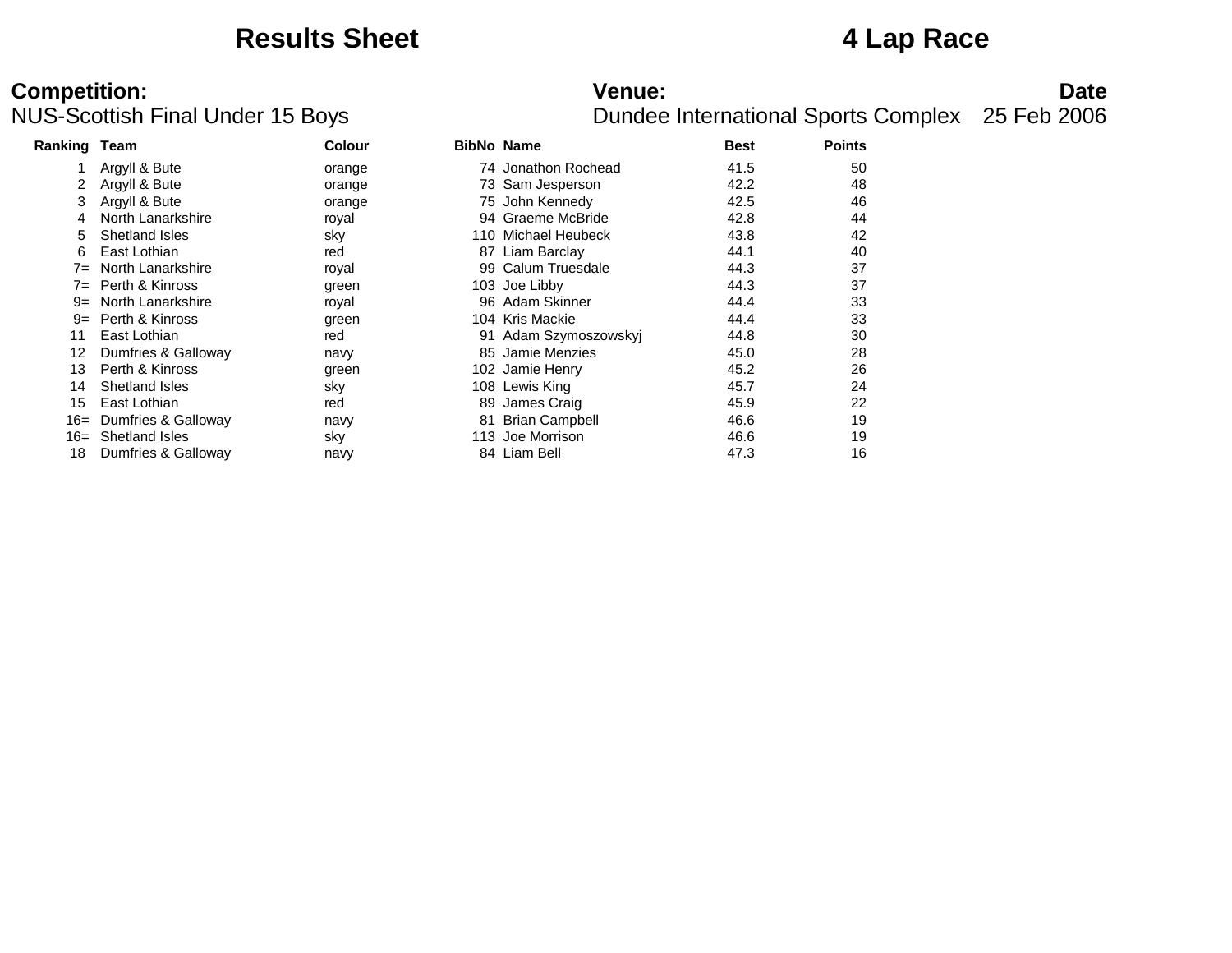### **Event Official Results Sheet 8 Lap Paarlauf**

| <b>Competition:</b> |    | <b>NUS-Scottish Final Under 15 Boys</b> |        | <b>Venue:</b> | <b>Date</b><br>Dundee International Sports Complex 25 Feb 2006 |                    |               |  |
|---------------------|----|-----------------------------------------|--------|---------------|----------------------------------------------------------------|--------------------|---------------|--|
| Ranking Code Team   |    |                                         | Colour | Heat          | Final                                                          | <b>Performance</b> | <b>Points</b> |  |
|                     | 01 | Argyll & Bute                           | orange | 1:23.8        | 0.0                                                            | 1:23.8             | 70            |  |
|                     | 04 | North Lanarkshire                       | roval  | 1:25.1        | 0.0                                                            | 1:25.1             | 60            |  |
|                     | 02 | Dumfries & Galloway                     | navy   | 1:25.4        | 0.0                                                            | 1:25.4             | 50            |  |
| 4                   | 03 | East Lothian                            | red    | 1:29.4        | 0.0                                                            | 1:29.4             | 40            |  |
|                     | 05 | Perth & Kinross                         | green  | 1:30.3        | 0.0                                                            | 1:30.3             | 30            |  |
|                     | 06 | Shetland Isles                          | sky    | 1:32.2        | 0.0                                                            | 1:32.2             | 20            |  |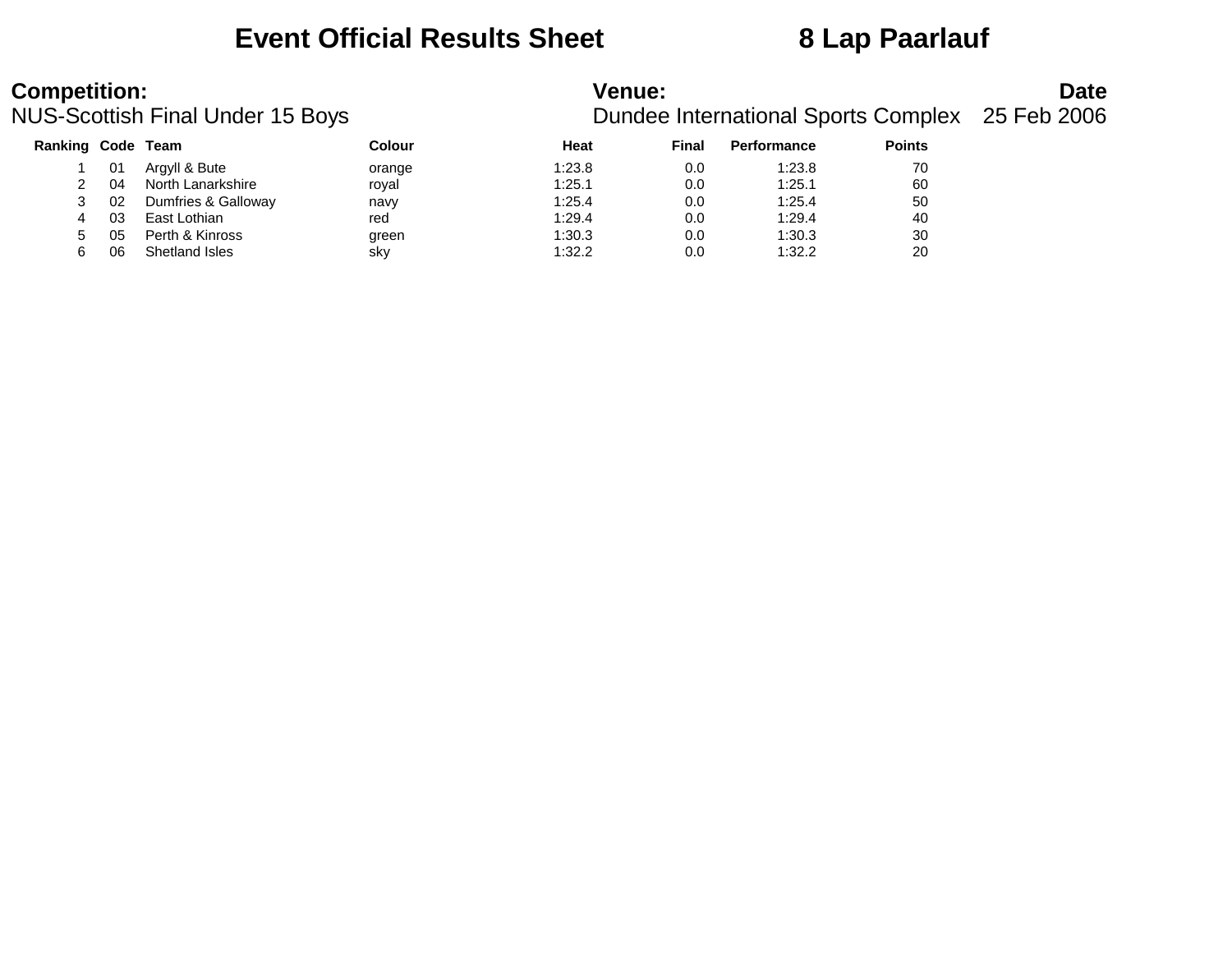### **Event Official Results Sheet 4 x 2 Lap Relay**

### **Competition:**<br>**Date**<br>Dundee International Sports Complex 25 Feb 2006<br>Dundee International Sports Complex 25 Feb 2006 **Ranking Code Team**

|    |    | ıq Code Team        | <b>Colour</b> | Heat   | Final | <b>Performance</b> | <b>Points</b> |
|----|----|---------------------|---------------|--------|-------|--------------------|---------------|
|    | 04 | North Lanarkshire   | roval         | 1:27.6 | 0.0   | 1:27.6             | 70            |
|    | 06 | Shetland Isles      | sky           | 1:27.7 | 0.0   | 1:27.7             | 60            |
|    | 03 | East Lothian        | red           | 1:27.9 | 0.0   | 1:27.9             | 50            |
| 4  | 01 | Argyll & Bute       | orange        | 1:28.3 | 0.0   | 1:28.3             | 40            |
| 5. | 02 | Dumfries & Galloway | navy          | 1:29.5 | 0.0   | 1:29.5             | 30            |
| 6  | 05 | Perth & Kinross     | green         | 1:30.2 | 0.0   | 1:30.2             | 20            |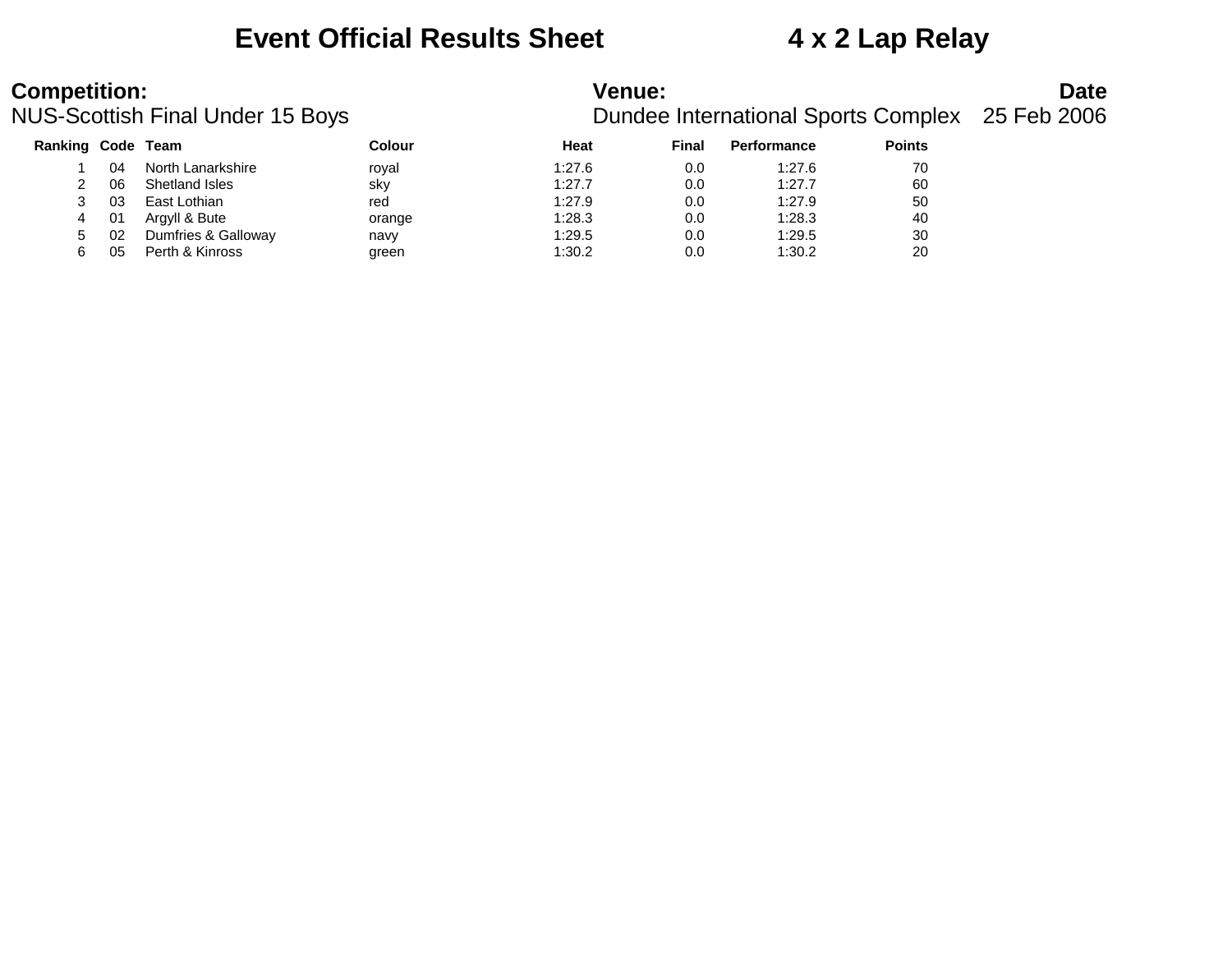### **Results Sheet Shot**

# **Competition:**<br>**Date**<br>Dundee International Sports Complex 25 Feb 2006<br>Dundee International Sports Complex 25 Feb 2006

| Ranking Team |                       | <b>Colour</b> |     | <b>BibNo Name</b>   | <b>Best</b> | <b>Points</b> |  |
|--------------|-----------------------|---------------|-----|---------------------|-------------|---------------|--|
|              | Argyll & Bute         | orange        |     | 75 John Kennedy     | 12.07       | 50            |  |
|              | Shetland Isles        | sky           | 111 | Maurice Williamson  | 11.34       | 48            |  |
|              | Dumfries & Galloway   | navy          |     | 80 John Prentice    | 11.07       | 46            |  |
| 4            | Argyll & Bute         | orange        |     | 76 John Lamont      | 10.78       | 44            |  |
| 5.           | Shetland Isles        | sky           |     | 110 Michael Heubeck | 10.11       | 42            |  |
| 6            | North Lanarkshire     | royal         |     | 96 Adam Skinner     | 10.06       | 40            |  |
|              | North Lanarkshire     | royal         |     | 95 Steven Mullin    | 9.92        | 38            |  |
| 8            | Dumfries & Galloway   | navy          |     | 81 Brian Campbell   | 9.40        | 36            |  |
| 9            | East Lothian          | red           |     | 92 Sean Hook        | 9.05        | 34            |  |
| 10           | Perth & Kinross       | green         |     | 102 Jamie Henry     | 8.42        | 32            |  |
| 11           | East Lothian          | red           |     | 90 Daniel Smith     | 8.37        | 30            |  |
| 12           | Argyll & Bute         | orange        |     | 78 David Beckett    | 8.34        | 28            |  |
| 13           | North Lanarkshire     | royal         |     | 94 Graeme McBride   | 8.26        | 26            |  |
| 14           | Dumfries & Galloway   | navy          |     | 82 Ian Menzies      | 7.68        | 24            |  |
| 15           | Perth & Kinross       | green         |     | 104 Kris Mackie     | 7.67        | 22            |  |
| 16           | <b>Shetland Isles</b> | sky           |     | 109 Ewan Ellis      | 7.43        | 20            |  |
| 17           | East Lothian          | red           |     | 89 James Craig      | 7.14        | 18            |  |
| 18           | Perth & Kinross       | green         |     | 103 Joe Libby       | 6.63        | 16            |  |
|              |                       |               |     |                     |             |               |  |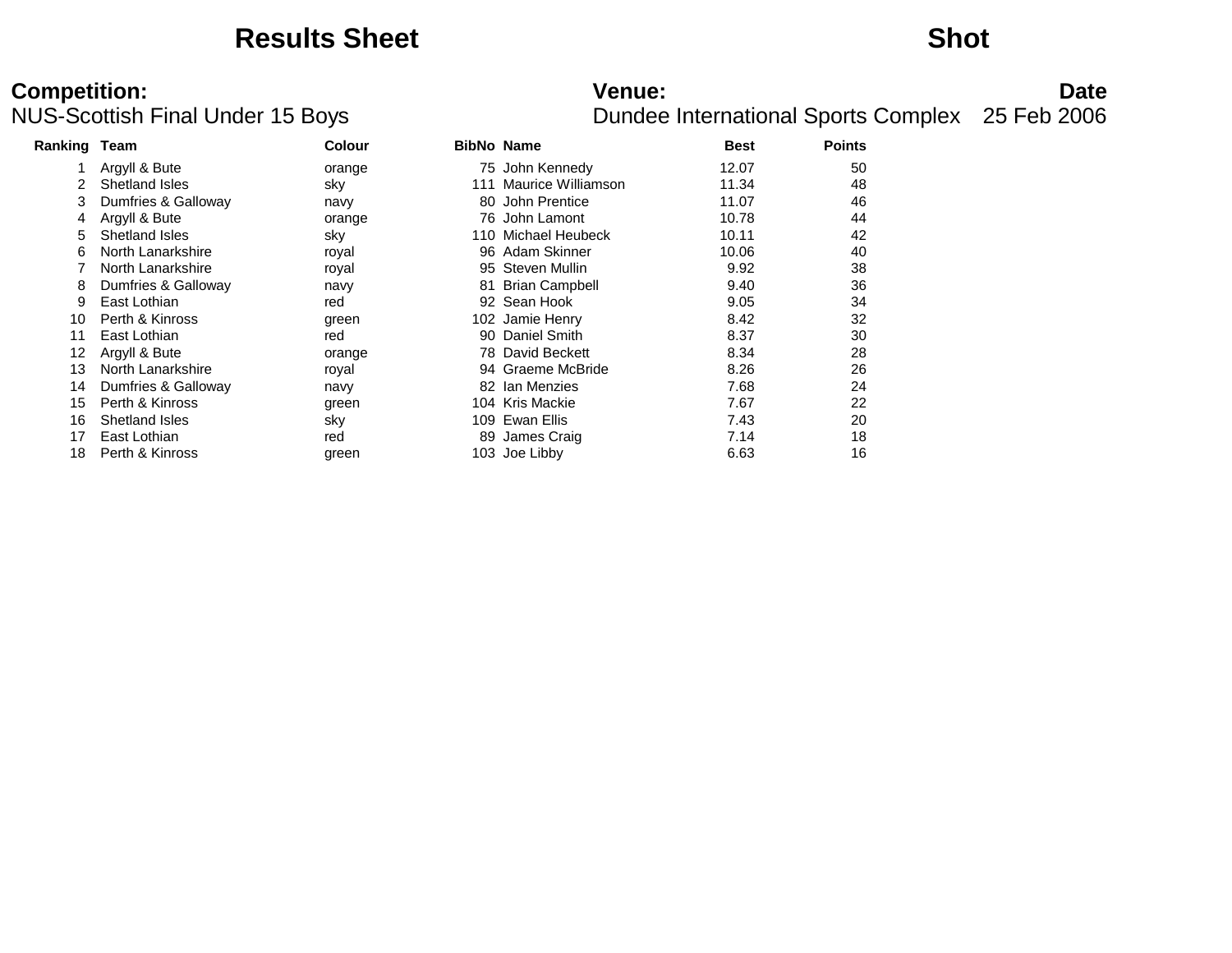### **Results Sheet Speed Bounce**

# **Competition:**<br>**Date**<br>Dundee International Sports Complex 25 Feb 2006<br>Dundee International Sports Complex 25 Feb 2006

| <b>Ranking Team</b>   | Colour        |    |               | Total                                                                                                                                                                                                                                                                                                                                                                     | <b>Points</b> |  |
|-----------------------|---------------|----|---------------|---------------------------------------------------------------------------------------------------------------------------------------------------------------------------------------------------------------------------------------------------------------------------------------------------------------------------------------------------------------------------|---------------|--|
| Shetland Isles        | sky           |    |               | 85                                                                                                                                                                                                                                                                                                                                                                        | 50            |  |
| East Lothian          | red           |    |               | 83                                                                                                                                                                                                                                                                                                                                                                        | 48            |  |
| Argyll & Bute         | orange        |    |               | 82                                                                                                                                                                                                                                                                                                                                                                        | 46            |  |
| Shetland Isles        | sky           |    | Joe Morrison  | 80                                                                                                                                                                                                                                                                                                                                                                        | 44            |  |
| Dumfries & Galloway   | navy          |    |               | 77                                                                                                                                                                                                                                                                                                                                                                        | 40            |  |
| North Lanarkshire     | royal         |    |               | 77                                                                                                                                                                                                                                                                                                                                                                        | 40            |  |
| Perth & Kinross       | green         |    |               | 77                                                                                                                                                                                                                                                                                                                                                                        | 40            |  |
| 8= East Lothian       | red           |    |               | 75                                                                                                                                                                                                                                                                                                                                                                        | 35            |  |
| North Lanarkshire     | royal         |    |               | 75                                                                                                                                                                                                                                                                                                                                                                        | 35            |  |
| Perth & Kinross       | green         |    |               | 74                                                                                                                                                                                                                                                                                                                                                                        | 31            |  |
| Shetland Isles        | sky           |    |               | 74                                                                                                                                                                                                                                                                                                                                                                        | 31            |  |
| 12= Argyll & Bute     | orange        |    |               | 70                                                                                                                                                                                                                                                                                                                                                                        | 26            |  |
| 12= North Lanarkshire | royal         |    |               | 70                                                                                                                                                                                                                                                                                                                                                                        | 26            |  |
| 12= Perth & Kinross   | green         |    |               | 70                                                                                                                                                                                                                                                                                                                                                                        | 26            |  |
| Dumfries & Galloway   | navy          | 85 | Jamie Menzies | 66                                                                                                                                                                                                                                                                                                                                                                        | 22            |  |
|                       | orange        |    |               | 65                                                                                                                                                                                                                                                                                                                                                                        | 20            |  |
| East Lothian          | red           |    |               | 64                                                                                                                                                                                                                                                                                                                                                                        | 18            |  |
| Dumfries & Galloway   | navy          |    |               | 59                                                                                                                                                                                                                                                                                                                                                                        | 16            |  |
|                       | Argyll & Bute |    |               | <b>BibNo Name</b><br>108 Lewis King<br>Liam Barclay<br>87<br>73 Sam Jesperson<br>113<br>83 Tommy Clanachan<br>97 Barry Fraser<br>105 Donald Tod<br>91 Adam Szymoszowskyj<br>98 Ross McLean<br>101 Andrew Aitken<br>112 Stuart Donald<br>74 Jonathon Rochead<br>99 Calum Truesdale<br>106 Caleb Wolfe-Murray<br>79 Aiden MacLaren<br>88 Alexander Champion<br>84 Liam Bell |               |  |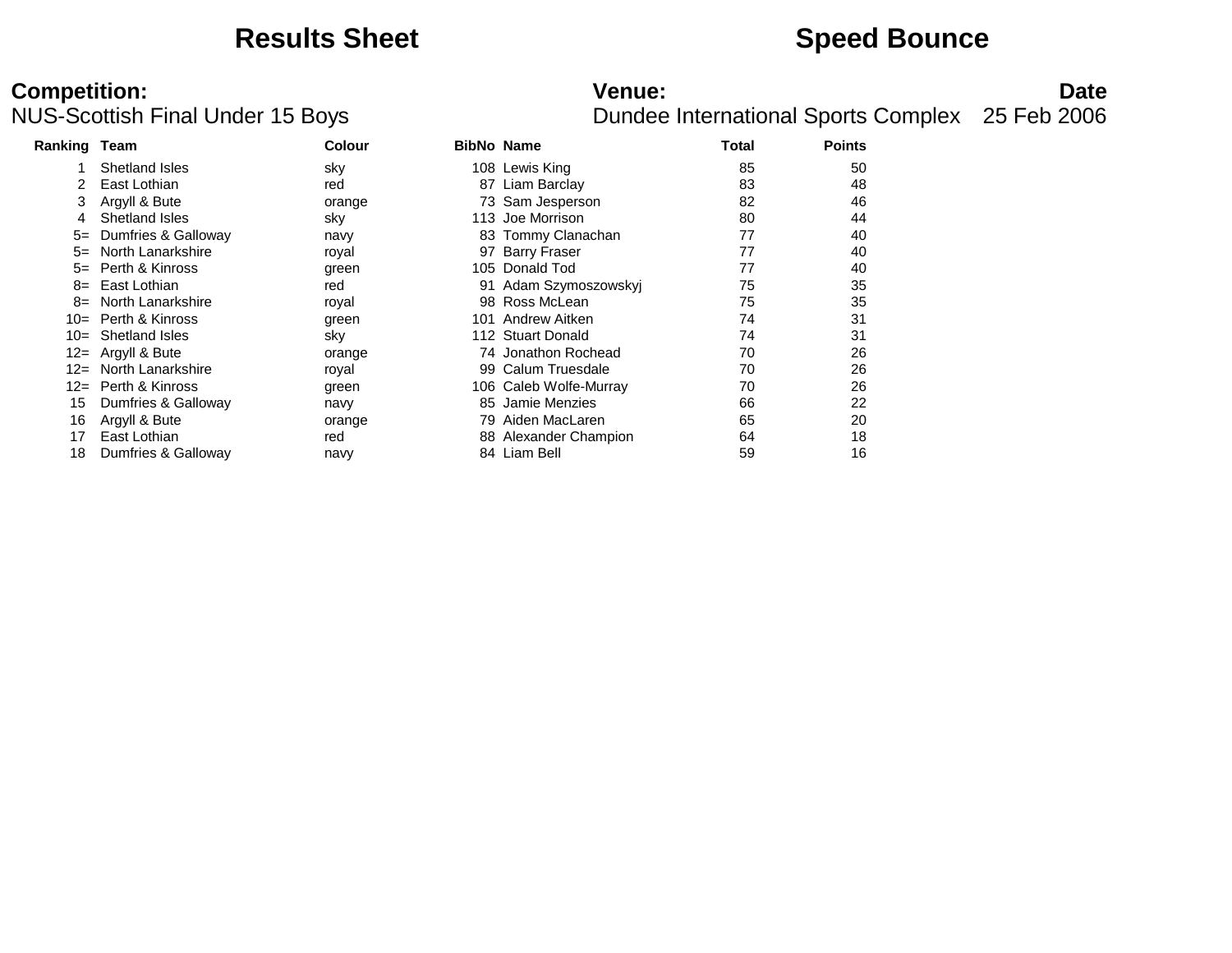### **Results Sheet Standing Long Jump**

## **Competition:**<br>**Date**<br>Dundee International Sports Complex 25 Feb 2006<br>Dundee International Sports Complex 25 Feb 2006

| Ranking Team |                       | <b>Colour</b> |     | <b>BibNo Name</b>      | <b>Best</b> | <b>Points</b> |
|--------------|-----------------------|---------------|-----|------------------------|-------------|---------------|
|              | Shetland Isles        | sky           |     | 110 Michael Heubeck    | 2.66        | 50            |
| $2 =$        | Argyll & Bute         | orange        |     | 73 Sam Jesperson       | 2.54        | 47            |
| $2 =$        | Dumfries & Galloway   | navy          |     | 80 John Prentice       | 2.54        | 47            |
| 4            | North Lanarkshire     | royal         |     | 94 Graeme McBride      | 2.46        | 44            |
|              | Argyll & Bute         | orange        |     | 76 John Lamont         | 2.38        | 42            |
| 6            | Argyll & Bute         | orange        |     | 79 Aiden MacLaren      | 2.37        | 40            |
|              | East Lothian          | red           |     | 92 Sean Hook           | 2.34        | 38            |
| 8            | East Lothian          | red           |     | 88 Alexander Champion  | 2.28        | 36            |
| 9            | <b>Shetland Isles</b> | sky           |     | 112 Stuart Donald      | 2.26        | 34            |
| 10           | North Lanarkshire     | royal         |     | 95 Steven Mullin       | 2.25        | 32            |
| 11           | Dumfries & Galloway   | navy          |     | 81 Brian Campbell      | 2.22        | 30            |
| 12           | East Lothian          | red           |     | 89 James Craig         | 2.18        | 28            |
| 13           | <b>Shetland Isles</b> | sky           |     | 113 Joe Morrison       | 2.16        | 26            |
| 14           | Perth & Kinross       | green         |     | 105 Donald Tod         | 2.12        | 24            |
| $15=$        | Dumfries & Galloway   | navy          |     | 84 Liam Bell           | 2.08        | 21            |
| $15=$        | Perth & Kinross       | green         | 101 | Andrew Aitken          | 2.08        | 21            |
| 17           | North Lanarkshire     | royal         |     | 99 Calum Truesdale     | 1.96        | 18            |
| 18           | Perth & Kinross       | green         |     | 106 Caleb Wolfe-Murray | 1.90        | 16            |
|              |                       |               |     |                        |             |               |